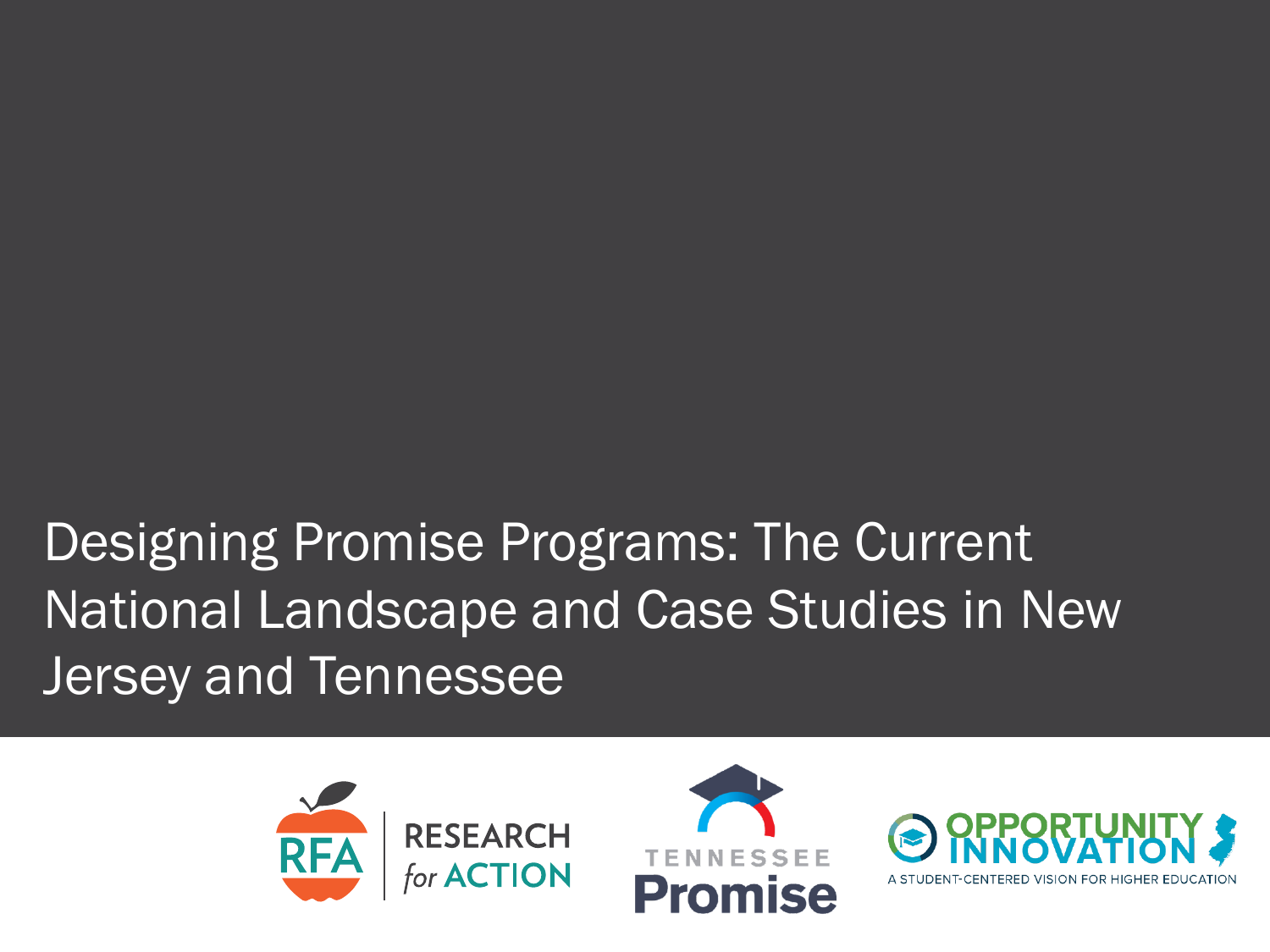## Purpose of the Session

#### In this session:

- RFA will present a framework for designing and evaluating Promise programs
- Tennessee and New Jersey will discuss their state's Promise program within the context of RFA's framework and present considerations for other state policymakers developing or refining their own Promise programs
- Q&A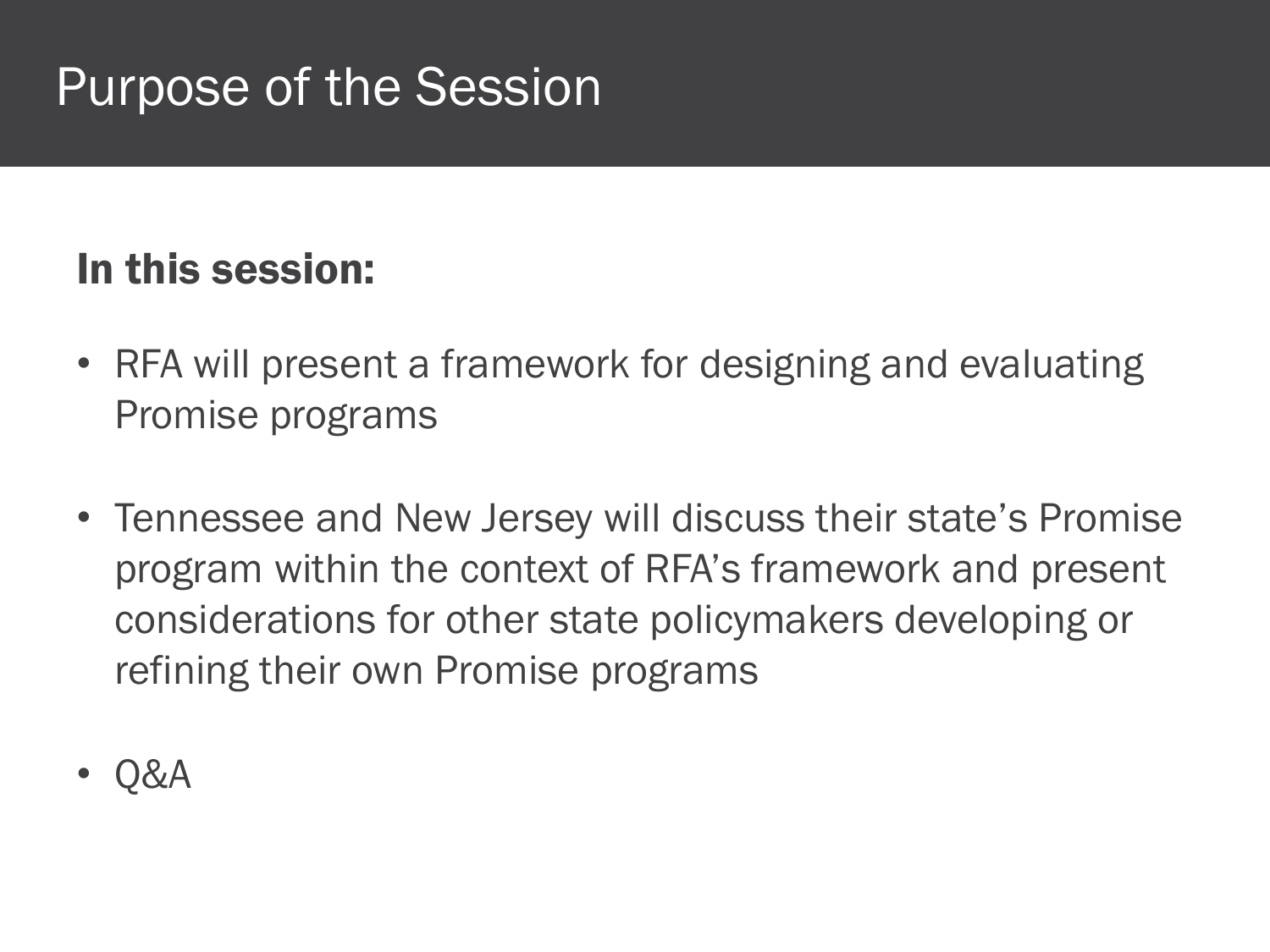## RFA's Research on Statewide Promise Programs

#### Purpose:

- Examine variation across state Promise programs,
- Understand contextual factors that contribute to variation
- Identify challenges and emerging best practices, particularly with regard to equity.

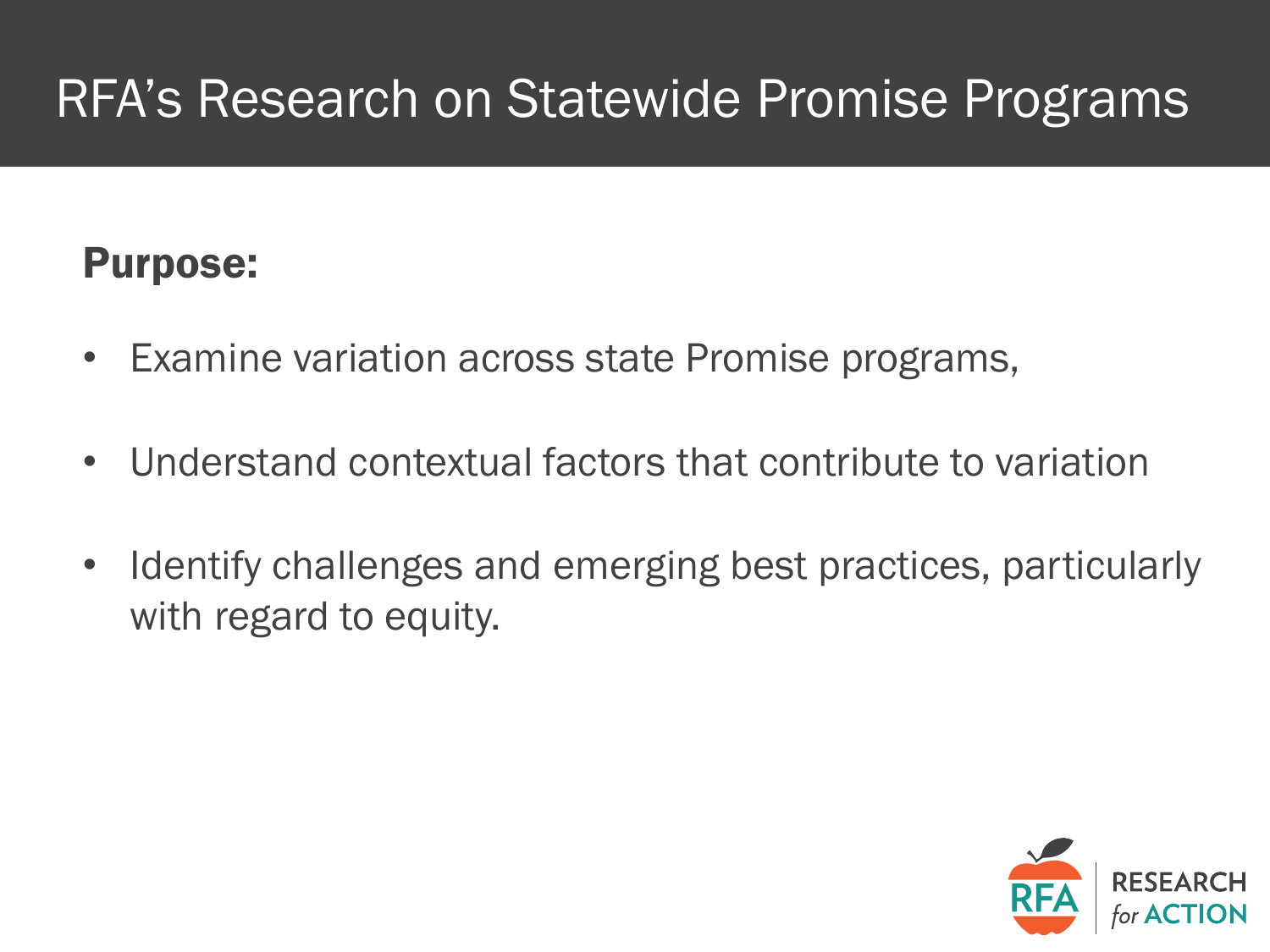## RFA's Research on Statewide Promise Programs

#### Mixed-Methods Approach:

- A 50-state College Promise policy scan
- Comparative case studies of 4 statewide Promise Programs: Tennessee, Delaware, Oregon and Nevada
	- $\circ$  Site visits to 24 high schools and 12 colleges and universities
	- o Interviews with 50 high school staff, 125 higher education staff, and two dozen state policymakers
	- Focus groups with 100 high school students and 100 college students
	- Extensive document review and examination of quantitative data

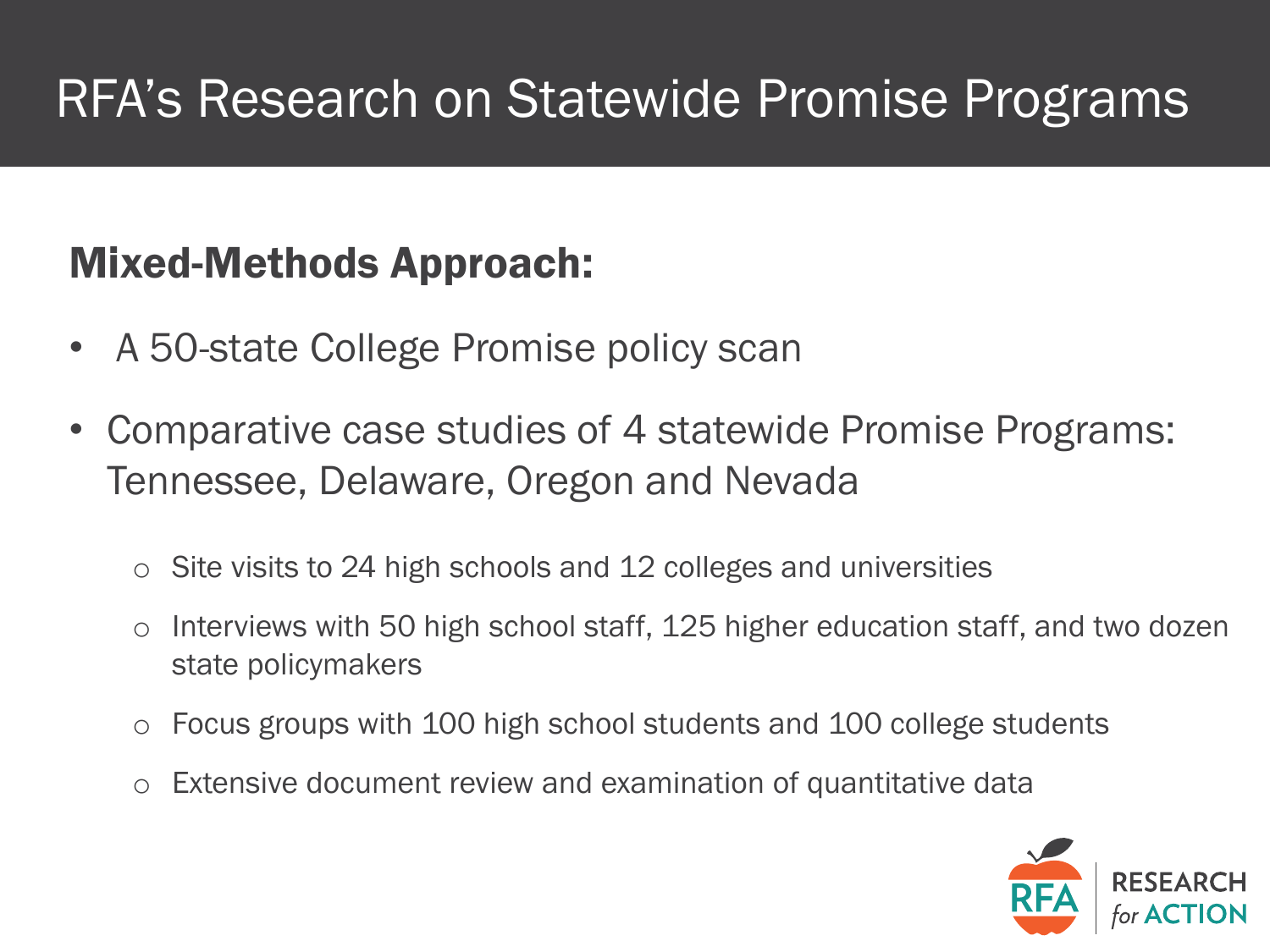Promise programs can directly affect three important elements of the higher education pipeline:

- 1.) Affordability ↓ costs of college
- 2.) Access ↑ college-going
- 3.) Success ↑ progression, transfer, and degree completion

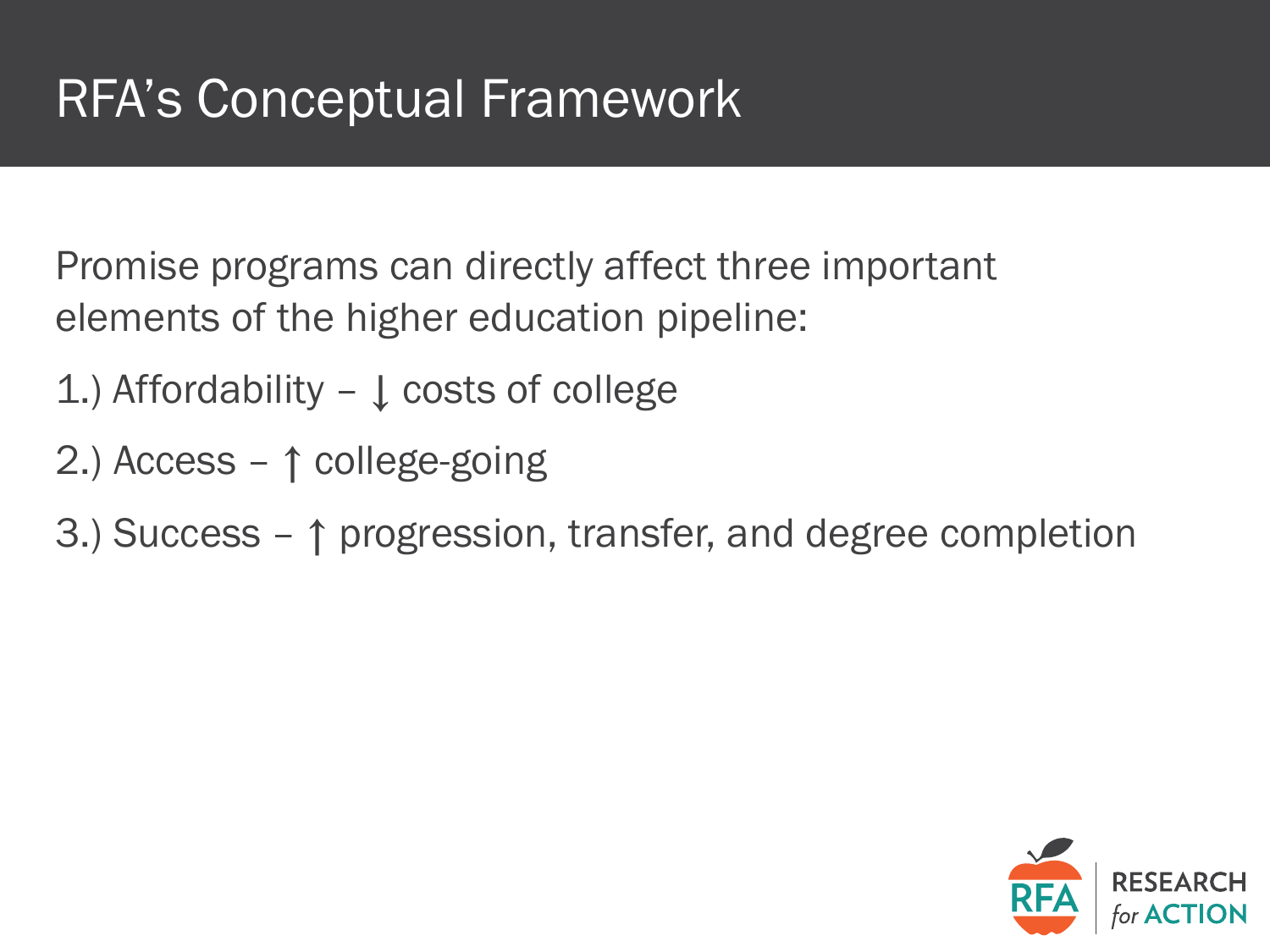Statewide Promise programs include five program components that have implications for affordability, access, and success:



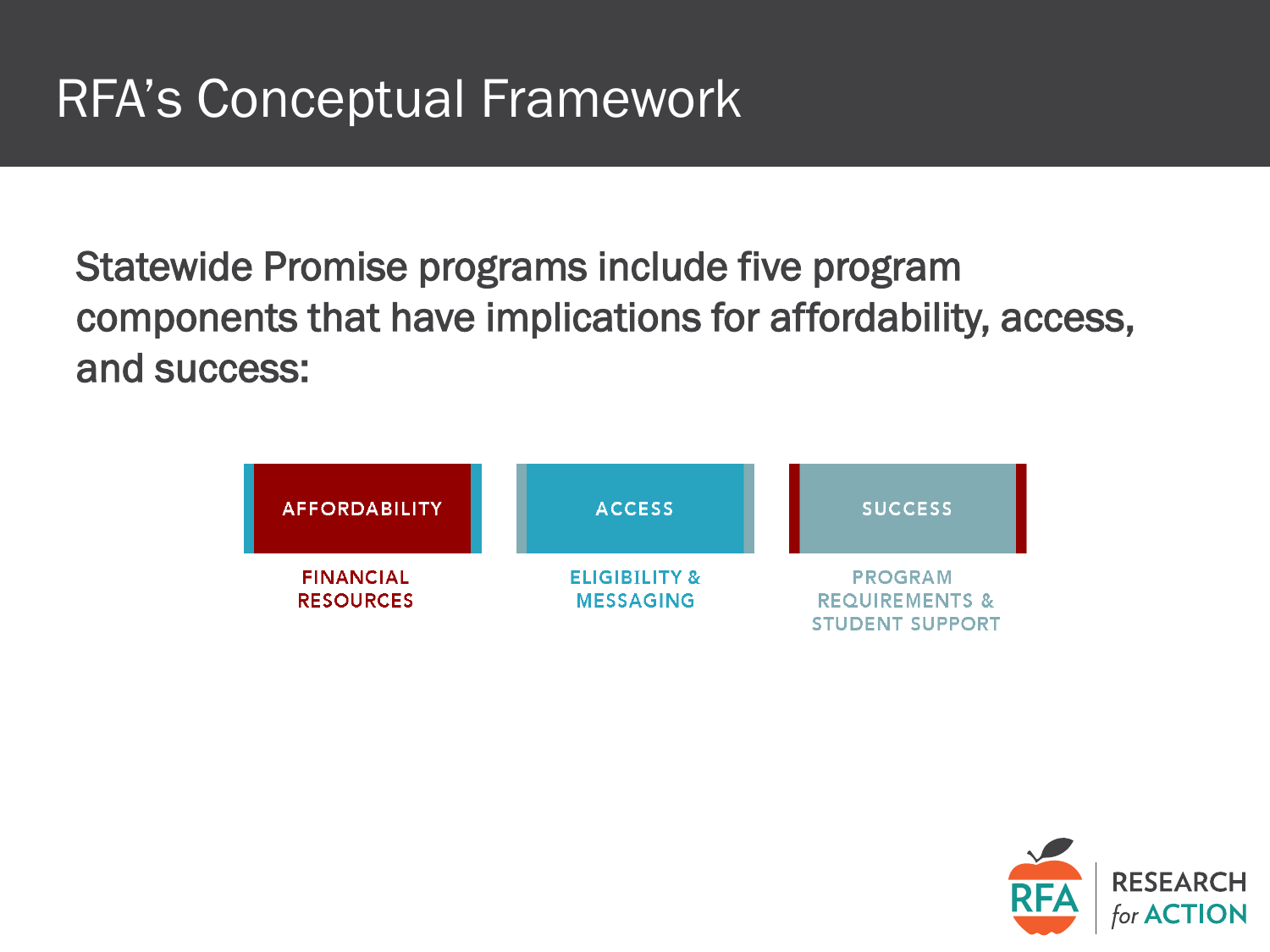Using this framework, RFA identified 21 statewide Promise programs currently operating in 19 states.

RFA distinguished statewide Promise programs from the vast array of other state-sponsored student financial aid programs with the following criteria:

- 1. Listed within the Penn AHEAD Promise Program Database as a statewide, state-funded program with broad eligibility (not described as merit- or need-based) (N=133).
- 2. At minimum, covers the full cost of tuition after other aid has been expended, for the minimum length of time/ credits required to complete a college degree (n=21).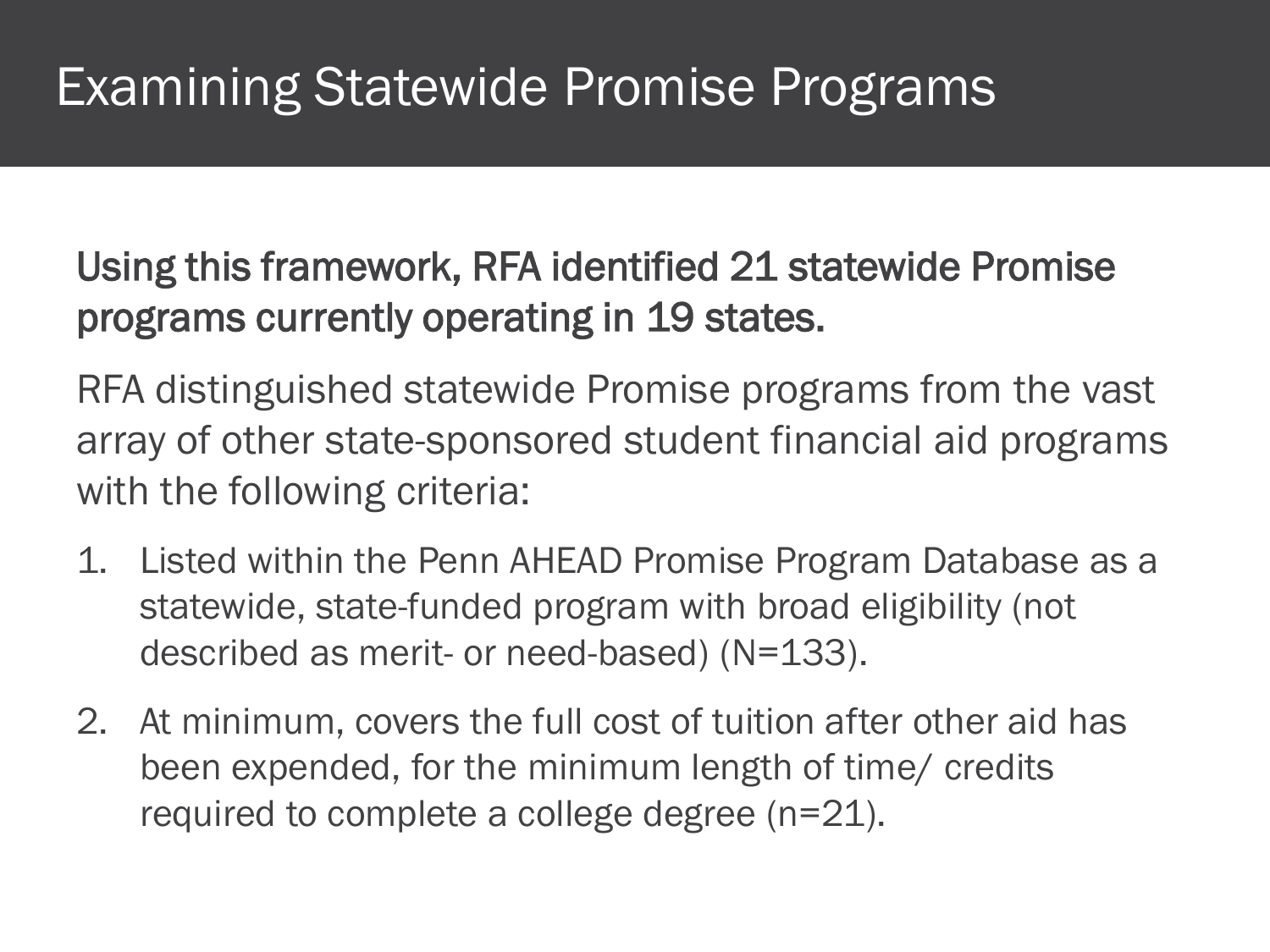## Applying RFA's Framework for Examining Statewide Promise Programs

While these programs vary widely, our analysis identified that across the 21 statewide Promise programs:

- All programs address affordability,
- Many aim to widen access, and
- Only a few focus on student success.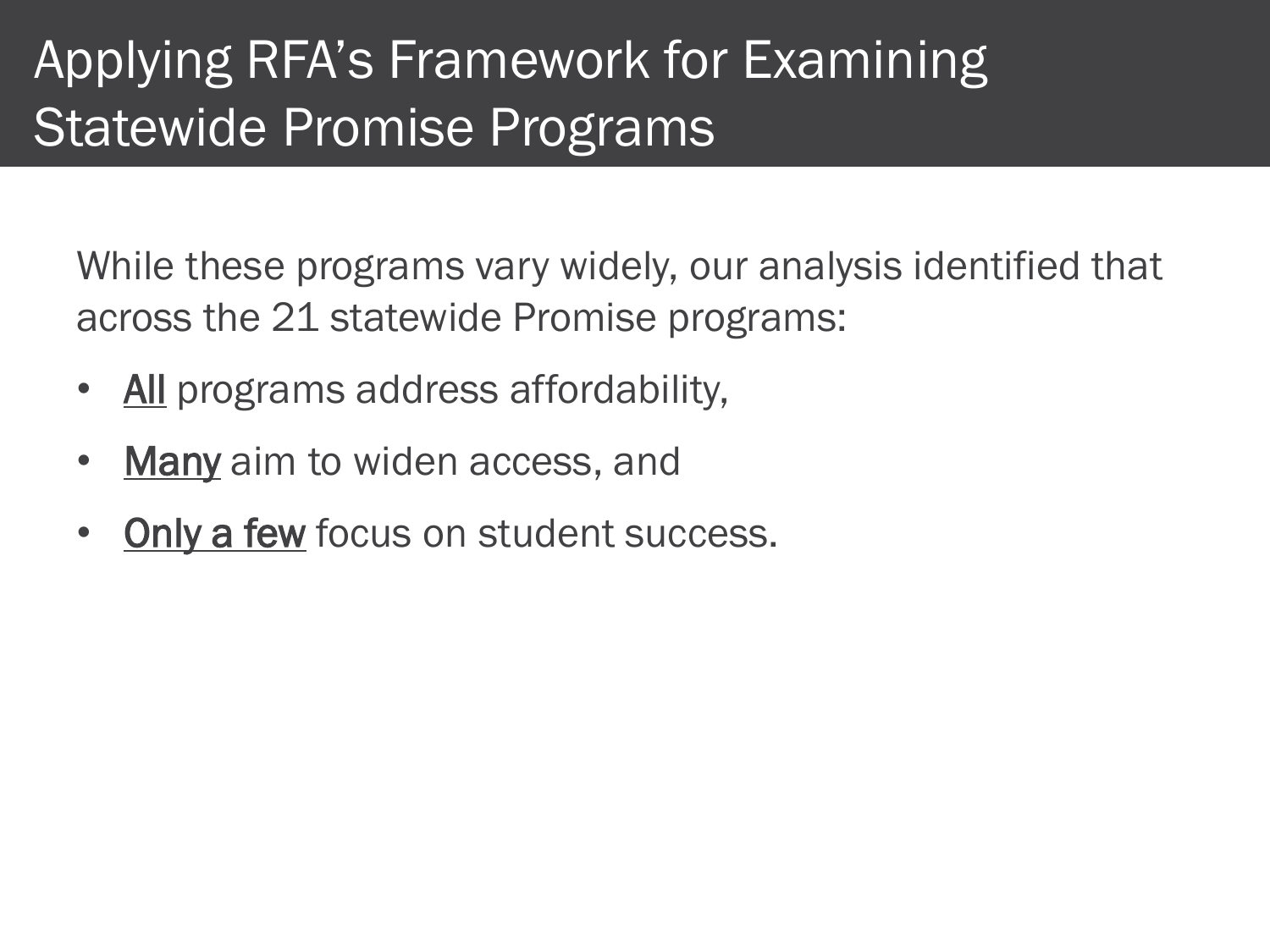# Applying the Framework to 21 Statewide Promise Programs implemented in 2018-2019

| <b>ONLY AFFORDABILITY</b>                                                                                                                                                                                                                                                                                                                                                                | <b>AFFORDABILITY &amp; ACCESS</b>                                                                                                                                                                                                                                                                                          | <b>AFFORDABILITY &amp;</b><br><b>ACCESS &amp; SUCCESS</b>                                                                                                                 |
|------------------------------------------------------------------------------------------------------------------------------------------------------------------------------------------------------------------------------------------------------------------------------------------------------------------------------------------------------------------------------------------|----------------------------------------------------------------------------------------------------------------------------------------------------------------------------------------------------------------------------------------------------------------------------------------------------------------------------|---------------------------------------------------------------------------------------------------------------------------------------------------------------------------|
| 8                                                                                                                                                                                                                                                                                                                                                                                        | 9                                                                                                                                                                                                                                                                                                                          | 4                                                                                                                                                                         |
| • Work Ready Kentucky<br>Scholarship Program*<br>• Louisiana Taylor Opportunity<br>Program for Students (TOPS)*<br>• Massachusetts Cash Grant*<br>• Howard P. Rawlings Guaranteed<br>Access Grant - Maryland*<br>• Minnesota Academic Excellence<br>Scholarship*<br>• Oklahoma's Promise<br>• Virginia Guaranteed Assistance<br>Program*<br>• College Bound Scholarship -<br>Washington* | • Delaware SEED Scholarship<br>Program<br>• Florida Bright Futures<br>Scholarship Program - Florida<br>Academic Scholarship*<br>• Hawai'i Promise*<br>• Indiana Workforce Ready<br>Grant $*$<br>• NJ Stars<br>• New York Excelsior<br>Scholarship<br>• Oregon Promise<br>• Rhode Island Promise*<br>• Tennessee Reconnect* | • ARFuture Grant*<br>• Indiana's 21st Century<br>Scholars Program*<br>• Nevada Promise<br>Scholarship*<br>• Tennessee Promise*<br>*Programs cover fees as well as tuition |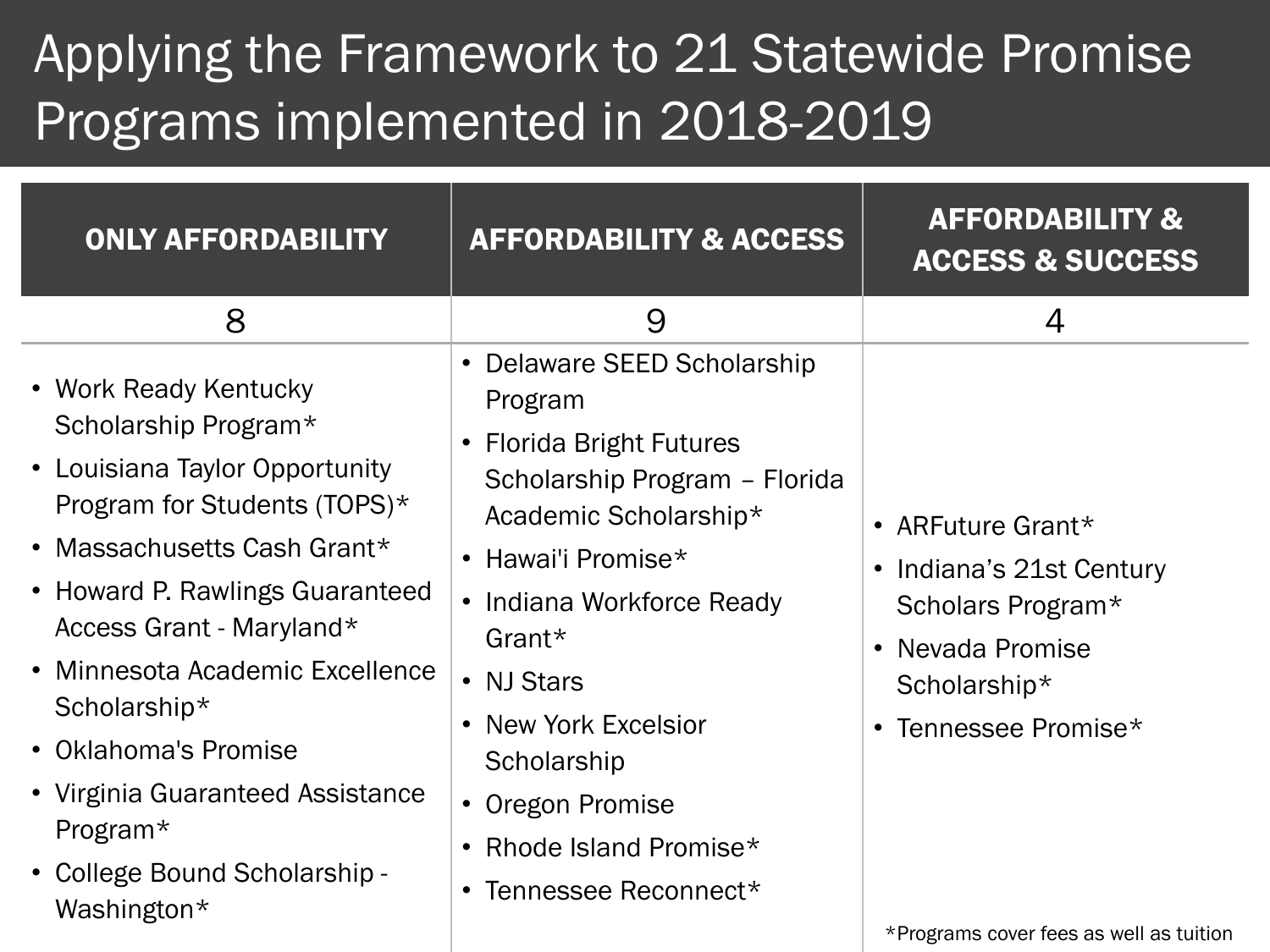In addition, RFA conducted comparative case studies of 4 statewide Promise Programs: Tennessee, Delaware, Oregon and Nevada.

All four Promise programs were designed to addressed affordability and affected at least one other element along the higher education pipeline (access and/ or success).

| <b>AFFORDABILITY &amp; ACCESS</b>                          | <b>AFFORDABILITY &amp; ACCESS &amp;</b><br><b>SUCCESS</b> |
|------------------------------------------------------------|-----------------------------------------------------------|
| • Delaware SEED Scholarship<br>Program<br>• Oregon Promise | • Tennessee Promise*<br>• Nevada Promise Scholarship*     |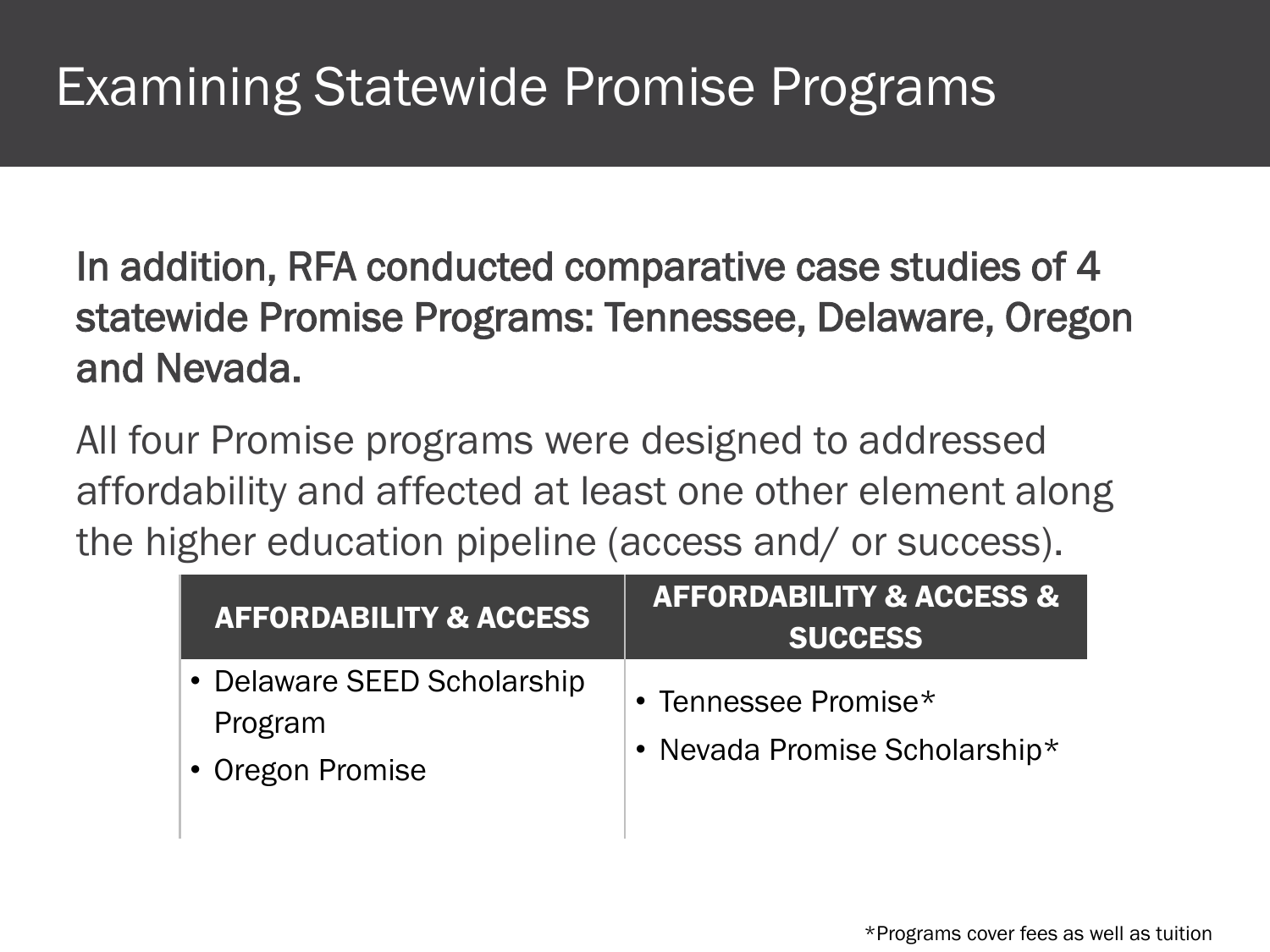# Initial Findings from Comparative Analysis

- Promise programs in Delaware, Tennessee, Oregon, and Nevada are framed very differently and are designed to achieve similar but distinct goals.
- All statewide college Promise programs incorporate tradeoffs with implications for affordability, access, and success.
- Promise programs are creating a sense of opportunity and increase college-going behavior among students who did not think they could afford or access college.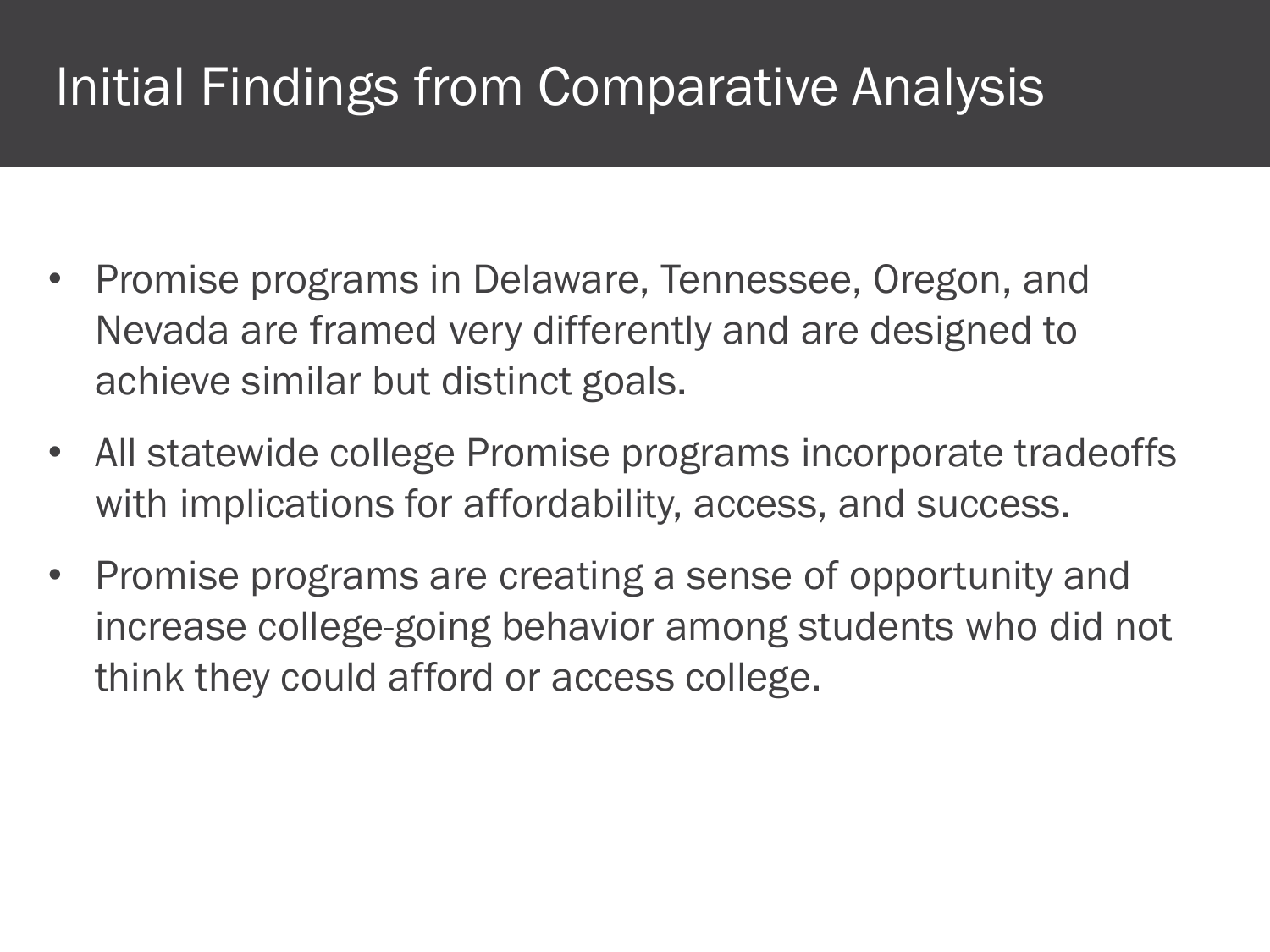# Initial Findings from Comparative Analysis

- Evidence is emerging that some Promise programs have increased enrollment, retention and completion.
- A range of programmatic elements have particular implications for equity and deserve closer attention.
- Colleges are responding to support the influx of Promise students, but variation in resources and capacity may be exacerbating existing inequities in terms of retention and completion.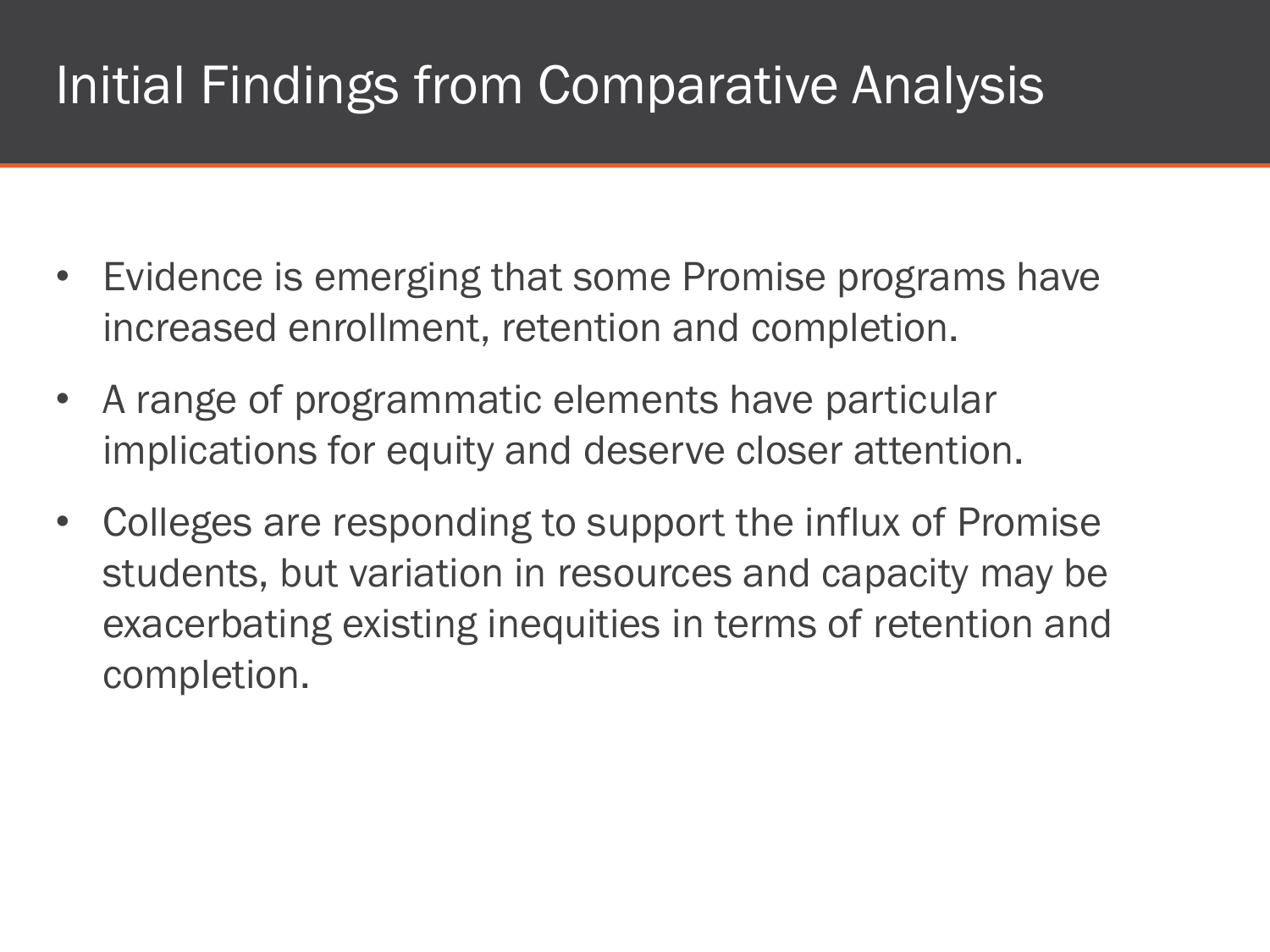# New Jersey: Program Eligibility

#### **FY19 – Spring Pilot**

- Enrolled in at least 6 credits
- Complete FAFSA by state deadline
- Have an AGI between \$0 and \$45,000
- Do not have a prior college degree

#### **FY20 – Expansion**

## **(both fall and spring)**

- Same requirements as FY19 pilot
- Have an AGI of \$0-\$65,000

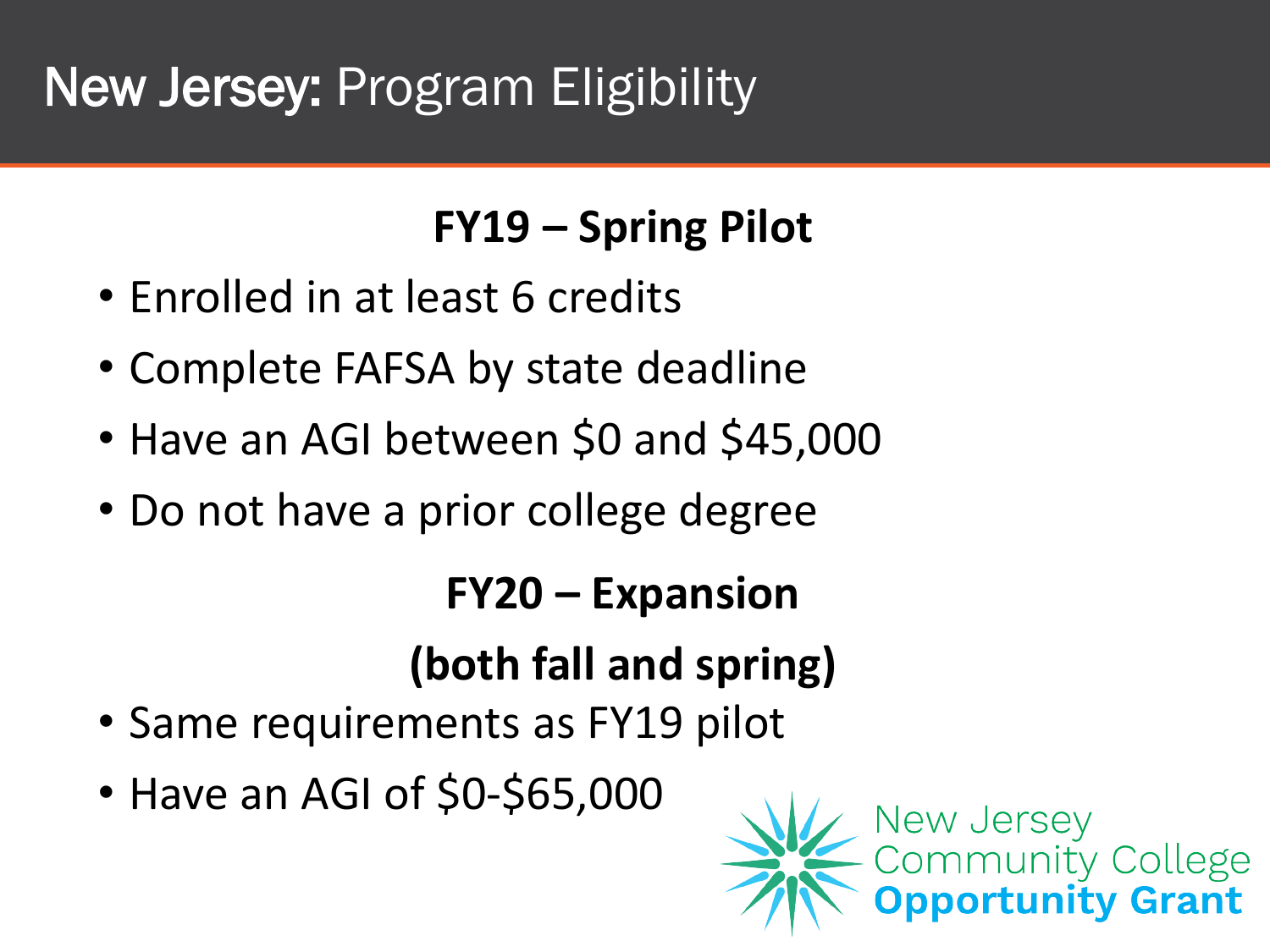# New Jersey: Outcomes

- Higher proportion of low-income students are attending tuition-free (more state aid uptake)
- More part-time students received Pell grants in spring, than fall 2018

• Tracking: enrollment data, cost & financial aid disbursements, FAFSA filing, academic progress, outreach, student narratives



New Jersey<br>Community College **ortunity Grant**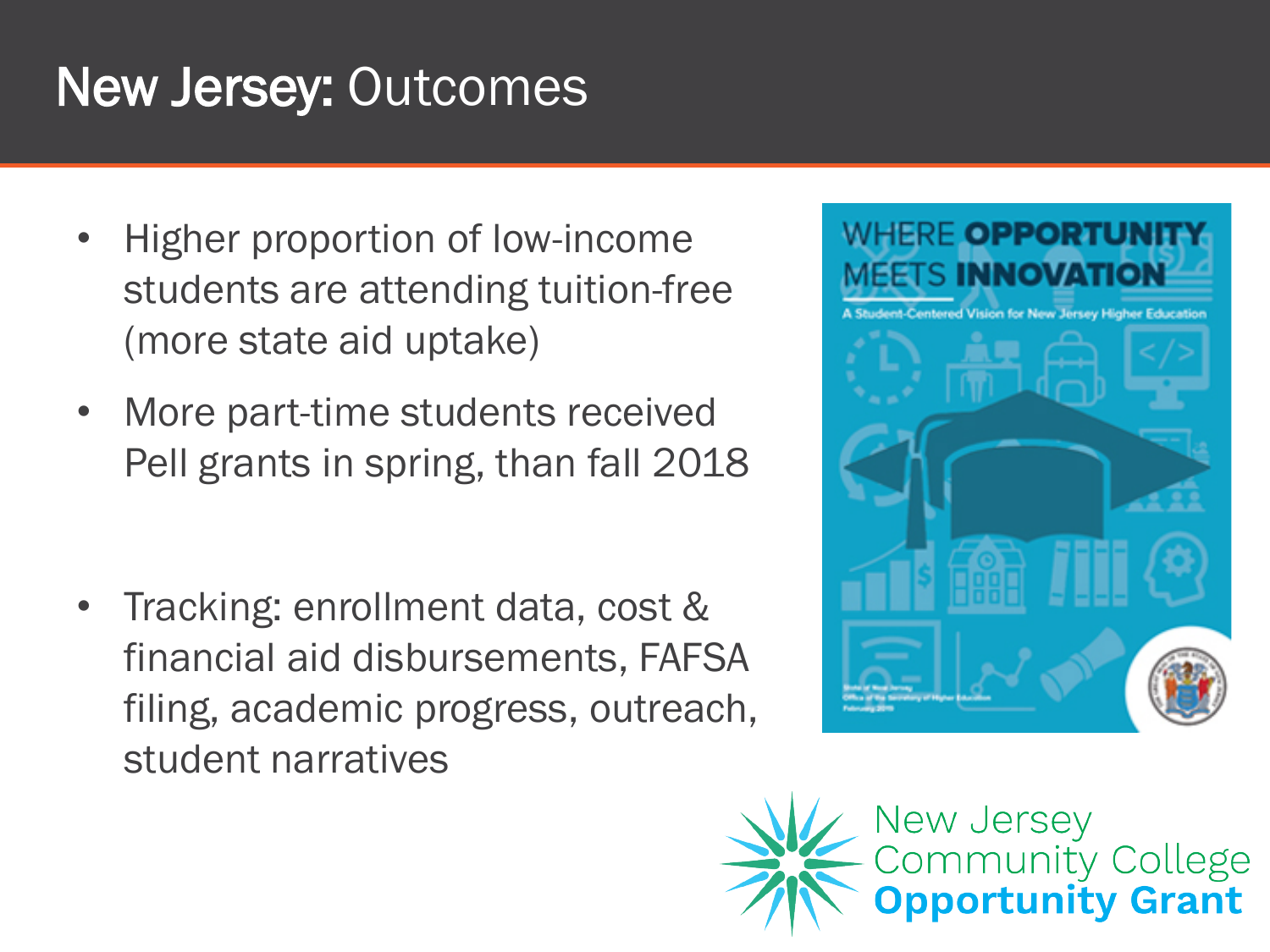# New Jersey: Capacity Building Grants

• FY19 and FY20 Appropriations Act included \$5 million in direct grants to colleges for capacity building & to support goals of program; \$250,000 per institution

• Funds could be used for: planning & implementation; outreach/marketing; student supports; strategies for increasing student completion and reducing financial burdens

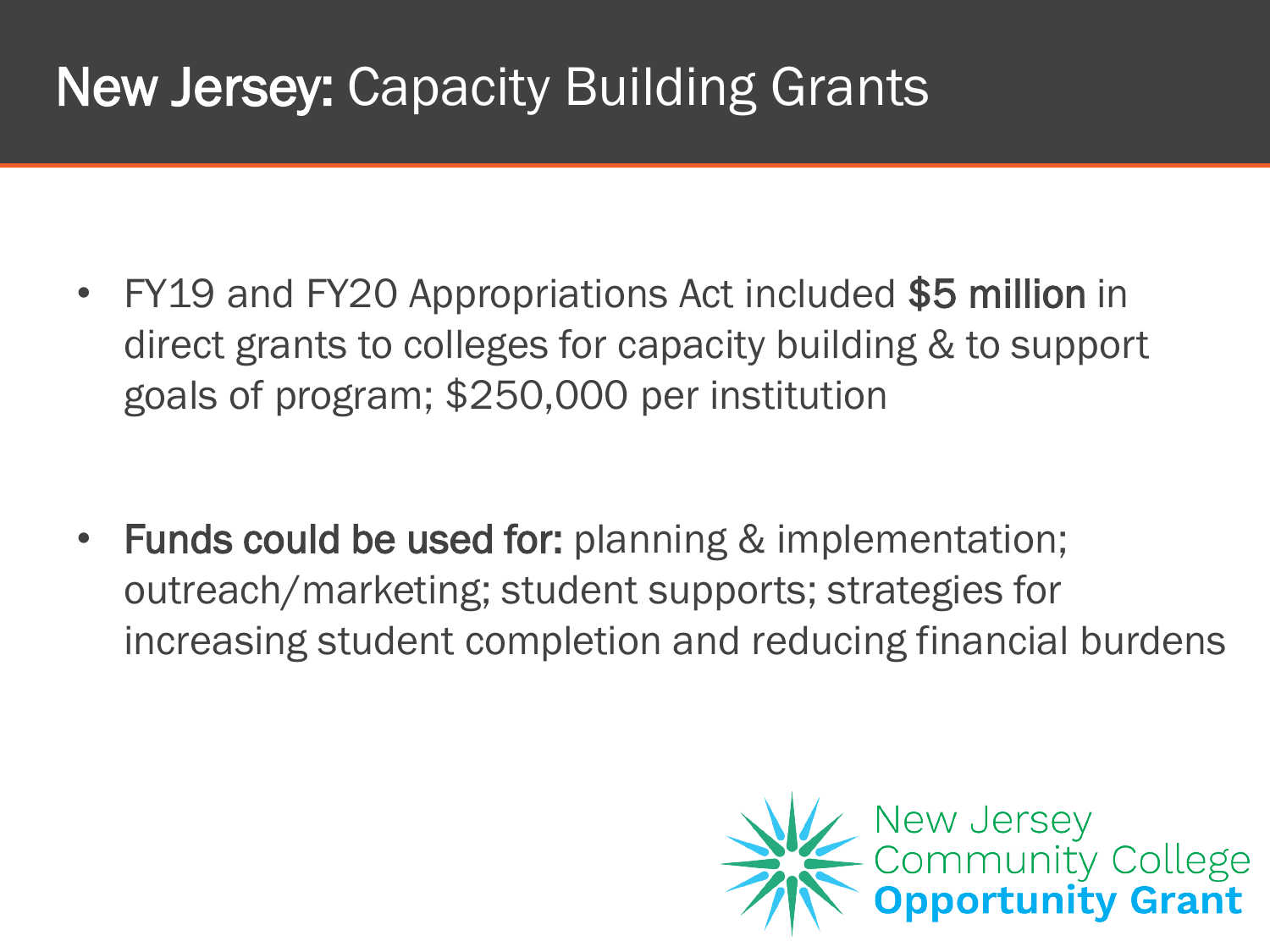## Tennessee Promise

Intentionally simple process

- •Application
- •FAFSA
- •Meeting
- •Community Service

Last dollar

High school graduate, GED/HiSET recipient No academic requirements to qualify Full-time enrollment and SAP to maintain Communication is KEY to success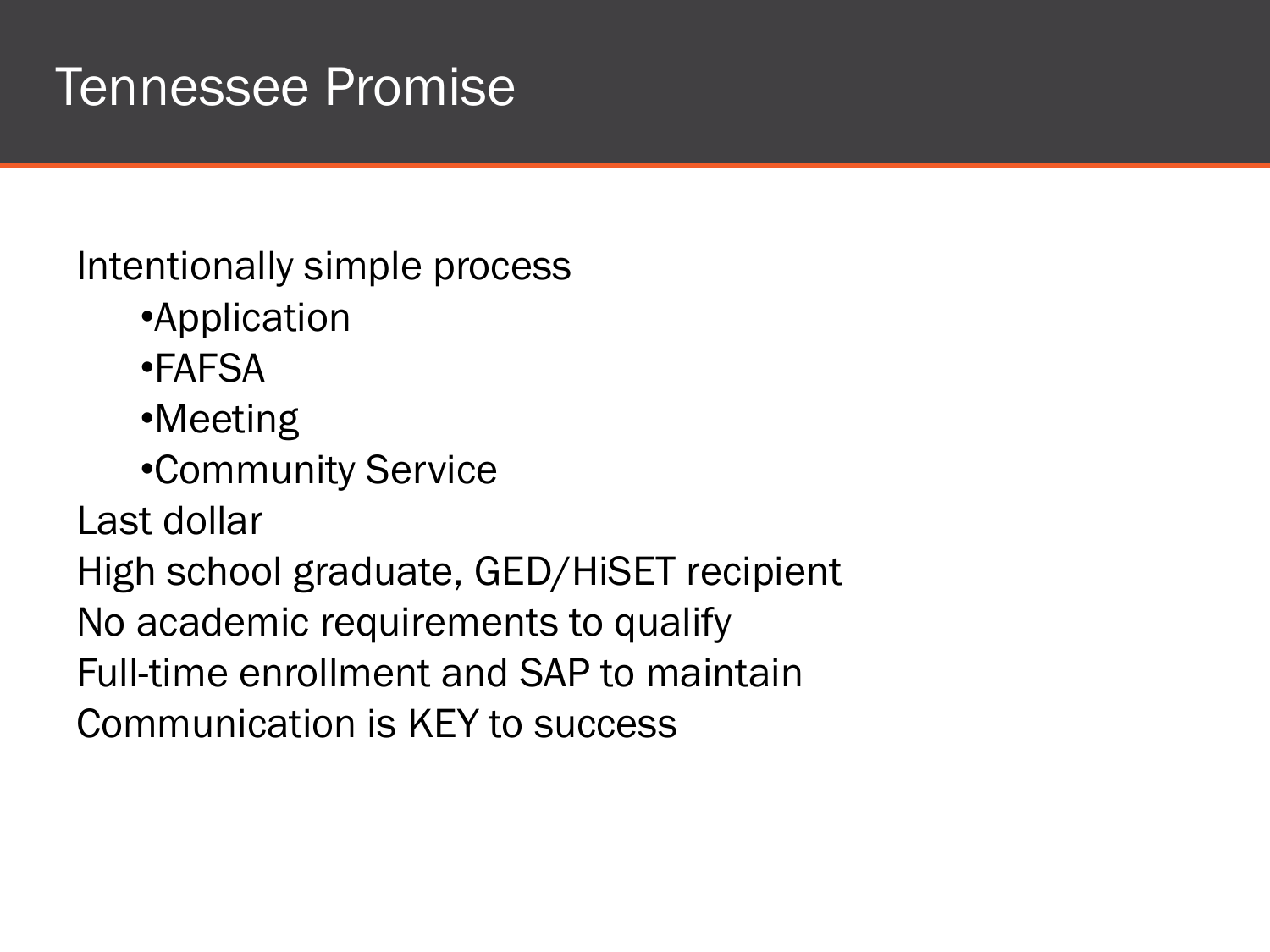#### Tennessee Promise – FAFSA Frenzy

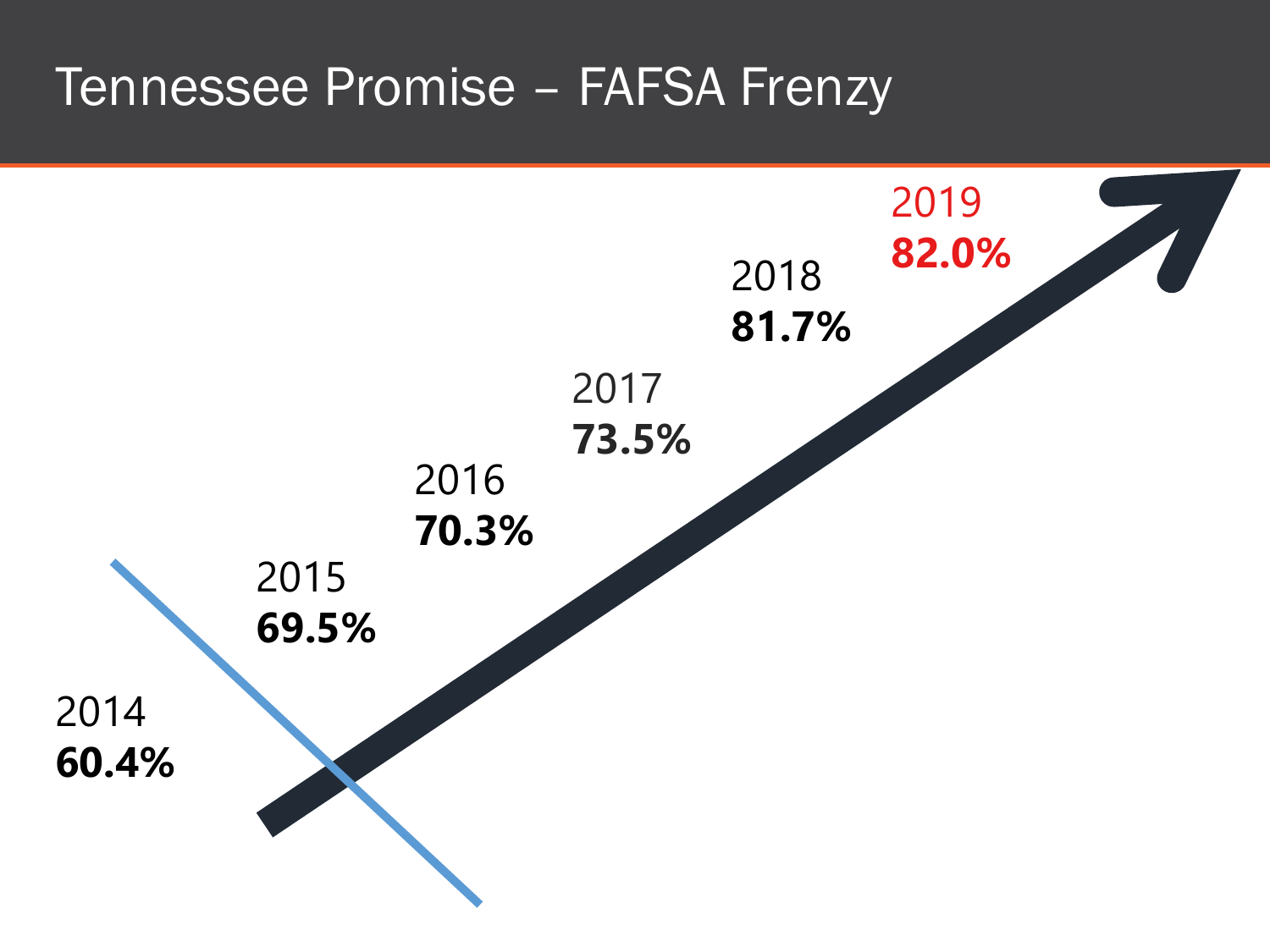## Tennessee Promise – Supporting Success

#### •Summer Bridge Program

Free 3 week intensive course

Opportunity to place out of learning support

#### •Tennessee Promise Forward Grants

Funding for institutional supports

Ex.- Success coaches for interventions

Ex.- Communication software for institutions

#### •College Coaching Initiative

Emphasis on high risk student population

Timely intervention to foster student success and completion

•Community Service Opportunities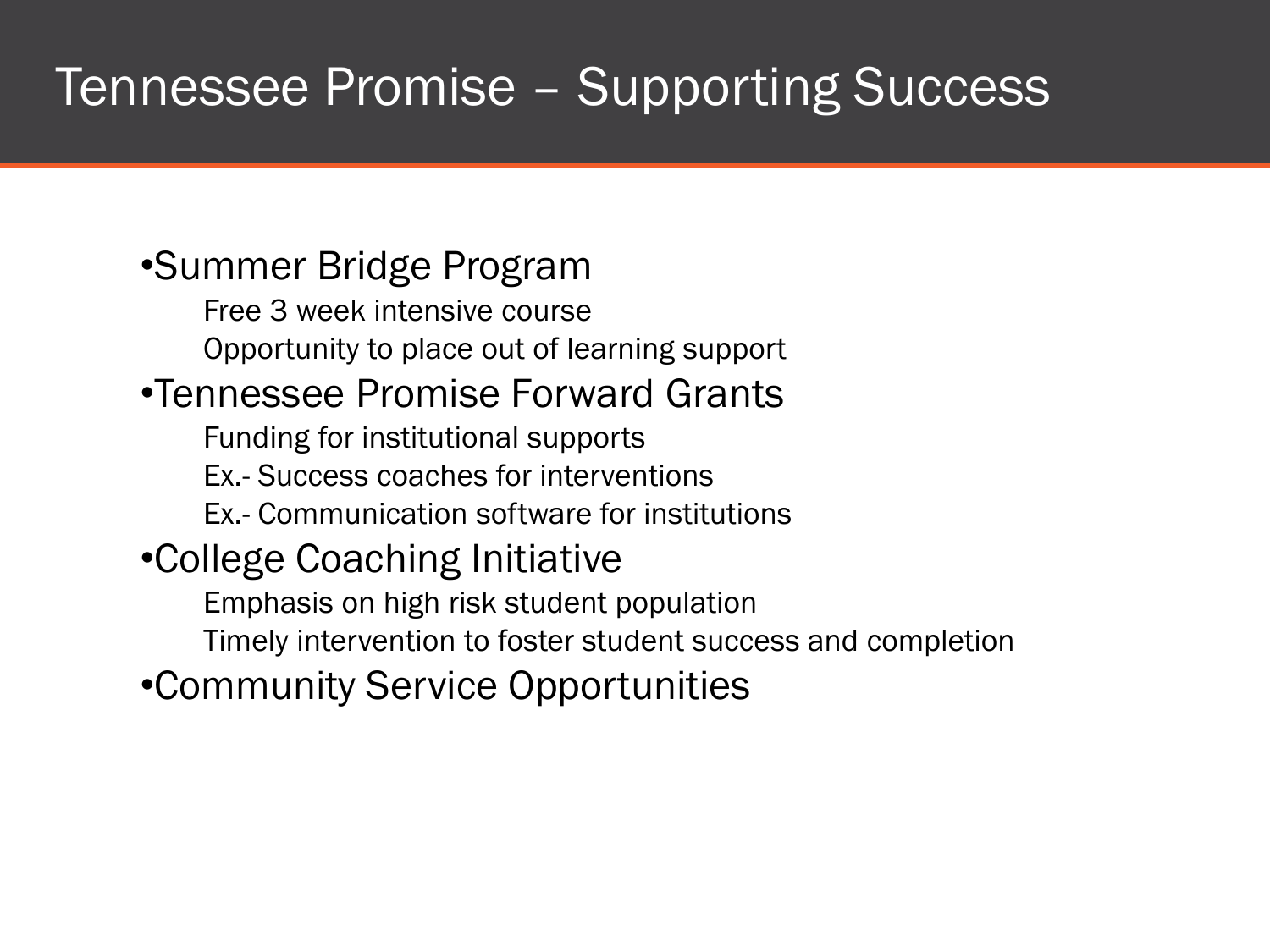### Tennessee Promise – College Going Rates

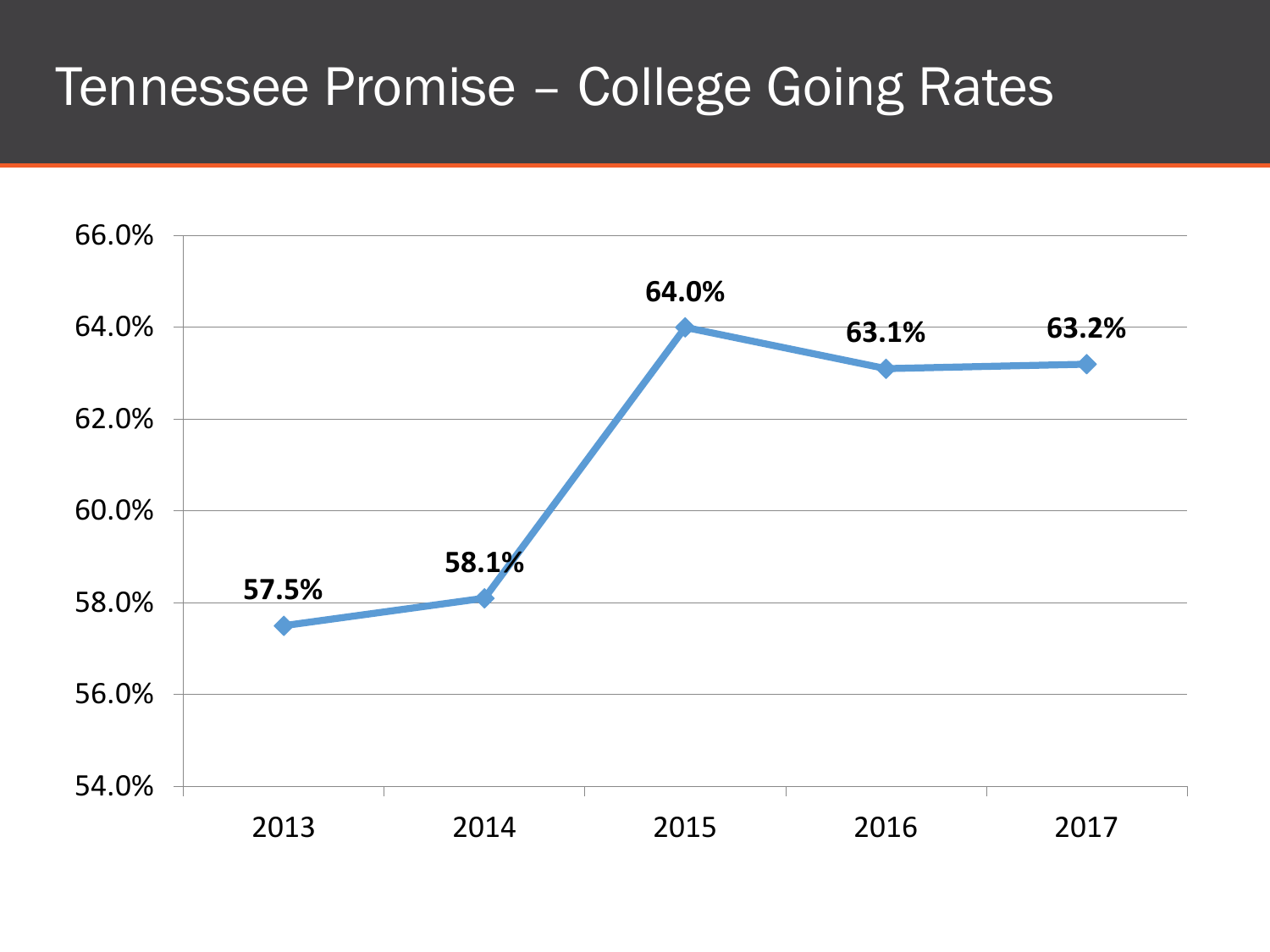## Tennessee Promise – Early Outcomes